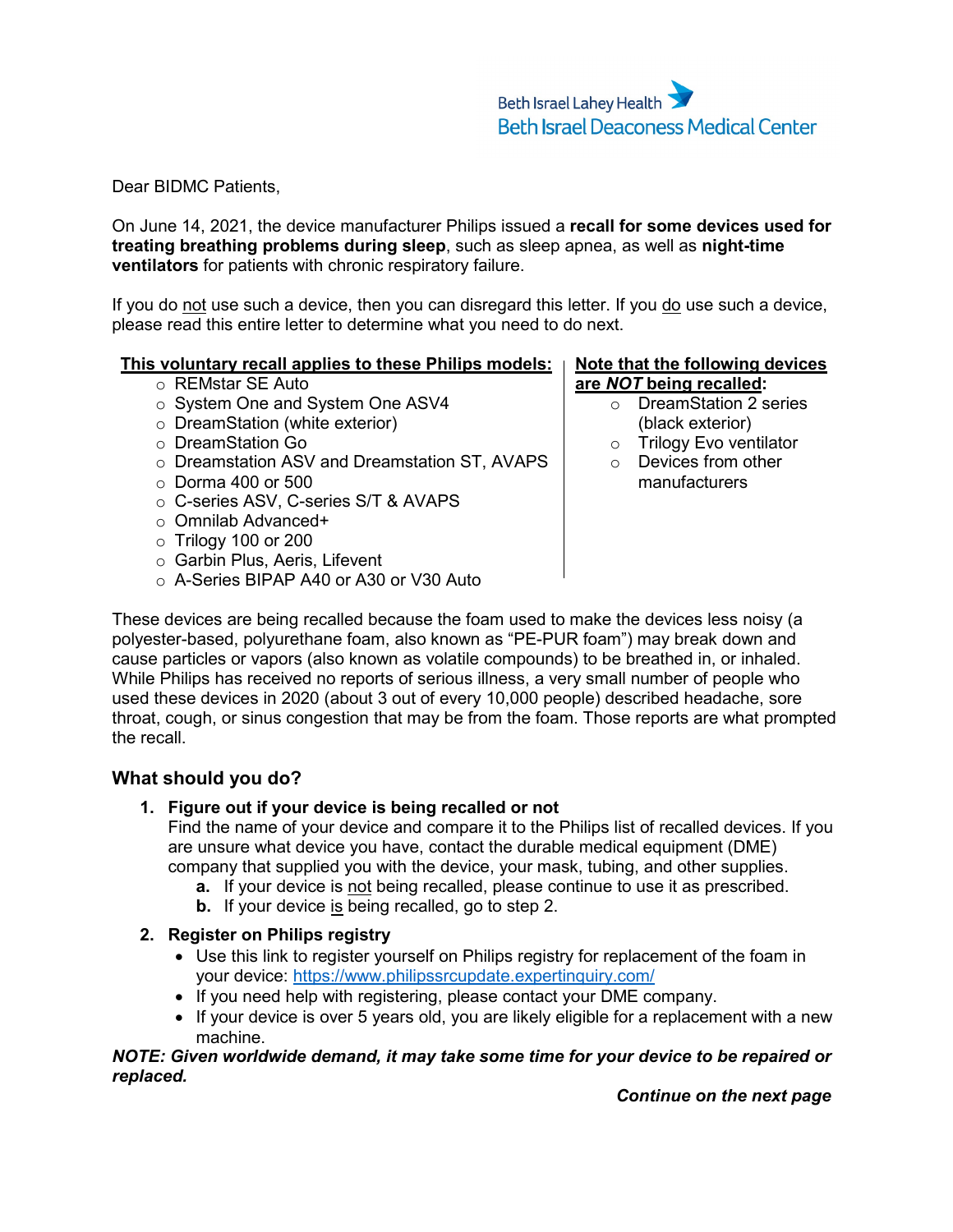# **Beth Israel Lahey Health Beth Israel Deaconess Medical Center**

#### **3. Determine whether you should stop using your device**



next page.